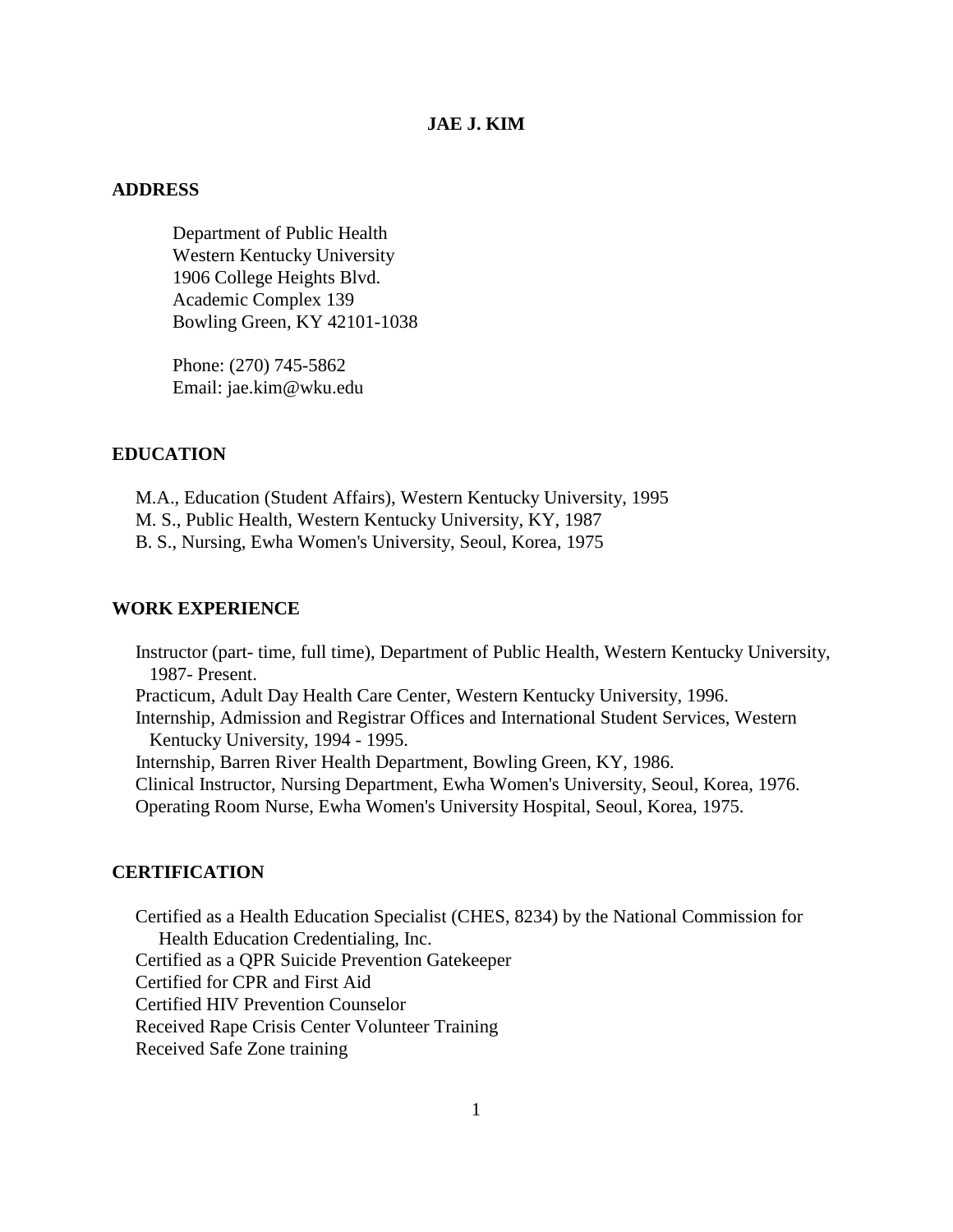## **COURSES TAUGHT (at Western Kentucky University)**

- PH-100 Personal Health (face to face and online class)
- PH-365 Human Sexuality (face to face and online)
- PH-381 Community Health (face to face)
- PH-443 Health and Aging (face to face and online class)
- PH-464 Women's Health (online class)
- PH-444 Death and Dying (online class)

#### **RESEARCH PRESENTATION**

"Coping Methods for Relationship Problems by International Students," poster presentation at the Kentucky Public Health Association meeting, Louisville, April, 2010.

"Effect of AA Meeting Attendance on Students' Drinking Behavior," poster presentation at the American Public Health Association meeting, Philadelphia, December 10-15, 2005.

### **UNIVERSITY/PUBLIC SERVICE**

- Mentor for honors augmentation project, 2013and 2014
- Volunteer for the WKU Student Research Conference as a judge, 2010, 2011, 2012, 2013, 2014, and 2015
- Search committee, Department of Public Health, 2012
- Department representative for the recruitment event "Focus on Western", 2009, 2010,2011, 2012, 2013, 2014, and 2015
- Second reader for a CAPSTONE presentation, 2010 and 2011
- Presentation on "Breast Cancer" for the residents at Meredith Hall, 2009
- Presentation on "Birth Control Methods" for international students, 2007
- Faculty Supervisor for the Fall 2005 General Studies Capstone Experience.
- KPHA Student chapter advisor, Fall 2004-2009.
- Gerontology Advisory committee member, Fall 2002-present.
- CHES Review Committee, 2004-**present.**
- Health and Human Service Complain Committee, 2005-2006.
- A facilitator in SGA Documentary Series, October 2005.
- A volunteer for the 2005 Nursing Home Resident Council Conference, October 2005.
- Public Health Program committee, Spring 2004-present.
- Planning Committee of the Annual Summer Series on Aging Conference, Fall 2004-2006.
- Elder Abuse Coordinating Council Member, Spring 2004-present.
- Kentucky Association for Gerontology (KAG) board member, April 2003-2005.
- Careers in Aging event at Village Manor, April 2005.
- Mentor to a student in Gateway community Program, Spring 2004-2006.